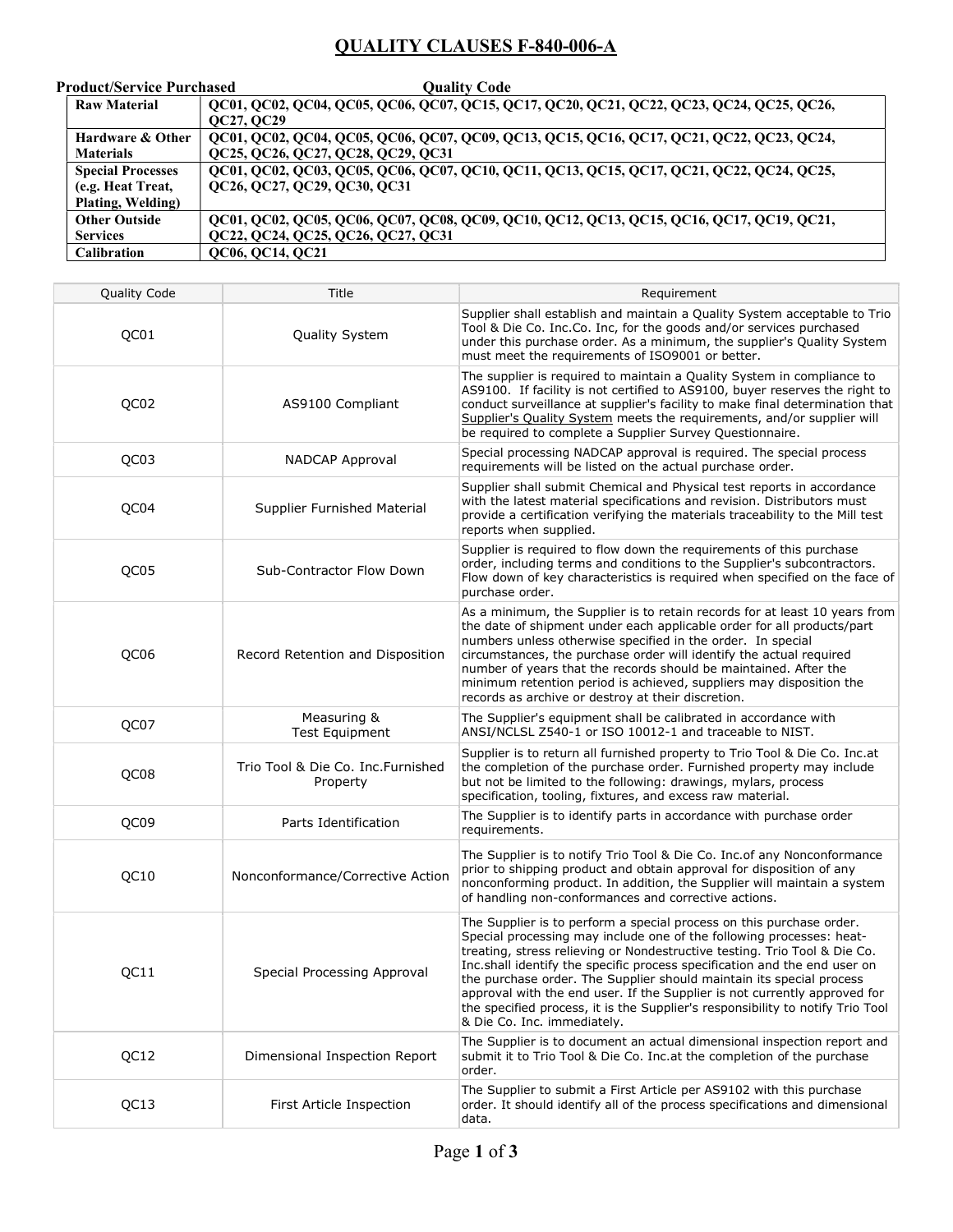## QUALITY CLAUSES F-840-006-A

| QC14             | <b>Calibration Vendor</b>              | The calibration vendor shall be accredited to ISO17025. All measuring<br>and test equipment shall be calibrated in accordance with ANSI/NCLSL<br>Z540.3 and traceable to NIST.                                                                                                                                                                                                                                                                                                                                                                                                                                                                                                                                                                                                                                                                                                          |
|------------------|----------------------------------------|-----------------------------------------------------------------------------------------------------------------------------------------------------------------------------------------------------------------------------------------------------------------------------------------------------------------------------------------------------------------------------------------------------------------------------------------------------------------------------------------------------------------------------------------------------------------------------------------------------------------------------------------------------------------------------------------------------------------------------------------------------------------------------------------------------------------------------------------------------------------------------------------|
| QC15             | Packaging Protection                   | Supplier to package parts in a manner that will protect parts from any<br>kind of damage. No metal to metal contact is ever allowed. In special<br>circumstances, the purchase order may specify the manner the parts are<br>to be packaged.                                                                                                                                                                                                                                                                                                                                                                                                                                                                                                                                                                                                                                            |
| QC16             | Part Number Serialization              | All parts should have unique serial numbers assigned. Supplier is to<br>maintain tractability throughout the production stage.                                                                                                                                                                                                                                                                                                                                                                                                                                                                                                                                                                                                                                                                                                                                                          |
| QC17             | Certificate of Conformance             | A certification is required, stating that all of the products or services<br>meet the contractual or purchase order requirements. The certificate<br>must list the part number and all of the applicable process specifications,<br>including up to date revision levels.                                                                                                                                                                                                                                                                                                                                                                                                                                                                                                                                                                                                               |
| QC18             | The Boeing Company Approved<br>Process | The Supplier shall maintain a special process approval from The Boeing<br>Company on this purchase order.                                                                                                                                                                                                                                                                                                                                                                                                                                                                                                                                                                                                                                                                                                                                                                               |
| QC19             | Key Characteristics Data Required      | This purchase order deals with the drawing that identifies key<br>characteristics. Both the Supplier and Trio Tool & Die Co. Inc.should have<br>established a control plan prior to the placement of this purchase order.                                                                                                                                                                                                                                                                                                                                                                                                                                                                                                                                                                                                                                                               |
| QC20             | <b>BUY AMERICA ACT</b>                 | Items procured under this purchase order must be compliant with DFAR<br>252.225-7000                                                                                                                                                                                                                                                                                                                                                                                                                                                                                                                                                                                                                                                                                                                                                                                                    |
| QC21             | Right of Entry                         | Trio Tool & Die, our customers, and/or any applicable regulatory<br>authority reserve the right to access the supplier's applicable areas of all<br>facilities, at any level of the supply chain, involved in the order and to all<br>applicable records. Reason for access may include inspection of the item<br>on order, status of the item, or reviewing quality records pertaining to<br>the purchase order in question.                                                                                                                                                                                                                                                                                                                                                                                                                                                           |
| QC22             | <b>QMS Awareness</b>                   | Vendors Personnel must be made aware of:<br>their contribution to product or service conformity;<br>$\bullet$<br>their contribution to product safety;<br>$\bullet$<br>the importance of ethical behavior.<br>$\bullet$                                                                                                                                                                                                                                                                                                                                                                                                                                                                                                                                                                                                                                                                 |
| QC <sub>23</sub> | Counterfeit Prevention                 | Vendor must have a process in place to detect and prevent the use of<br>counterfeit parts/materials. The holder of the Trio Tool & Die Co. Inc.<br>Purchase Order must be the Original Equipment (Component)<br>Manufacturer (OEM) of the product or the OEM's Authorized Distributor<br>with traceability to the OEM. Authorized distributors shall provide<br>certification to OEM approved distribution. Or provide evidence of<br>certification, or approval from the appropriate OEM of the product<br>supplied to Trio Tool & Die. If documentation demonstrating an unbroken<br>chain of custody from these authorized manufacturers or distributors can<br>not be provided at the time of delivery, then the vendor (holder of the<br>Trio Tool & Die Co. Inc. PO) must comply with F-814-001 Supplier<br>Counterfeit Prevention Program Requirements (available upon request). |
| QC24             | Control & Monitoring Requirements      | Vendor must maintain a Quality Level ≥95% and an OTD level ≥85%. If<br>levels drop below target, supplier will be notified and may be placed on<br>conditional status or disapproved if not corrected                                                                                                                                                                                                                                                                                                                                                                                                                                                                                                                                                                                                                                                                                   |
| QC25             | Change Notification                    | Supplier is to notify Trio Tool & Die Co. Inc. of changes in product and/or<br>process, changes of suppliers, changes of manufacturing facility location<br>and, where required, obtain organization approval.                                                                                                                                                                                                                                                                                                                                                                                                                                                                                                                                                                                                                                                                          |
| QC26             | <b>Acceptance Authority Media</b>      | Media such as inspection stamps and electronic signatures used for<br>product acceptance/inspection must be controlled and traceable to the<br>personnel they are issued to.                                                                                                                                                                                                                                                                                                                                                                                                                                                                                                                                                                                                                                                                                                            |
| QC27             | Verification on Supplier's Premises    | Verification of product on supplier premises by Trio Tool & Die Co. Inc.or<br>its customers, does not remove the obligation to provide conforming<br>products and shall not be used as the organizations evidence of<br>conformity.                                                                                                                                                                                                                                                                                                                                                                                                                                                                                                                                                                                                                                                     |
| QC28             | <b>Shelf Life Materials</b>            | The supplier provides the manufacturing date, shelf life, and expiration<br>date for all limited shelf life items under this order. All items will have<br>75% or more of their shelf life remaining at the time of shipment to Trio<br>Tool & Die. All items are packaged, labeled and transported per their<br>applicable regulatory requirements.                                                                                                                                                                                                                                                                                                                                                                                                                                                                                                                                    |
| QC29             | Obsolescence                           | Supplier must provide notice at least 180 days prior of any products<br>approaching obsolescence and allow final purchase before obsoleting any<br>product.                                                                                                                                                                                                                                                                                                                                                                                                                                                                                                                                                                                                                                                                                                                             |